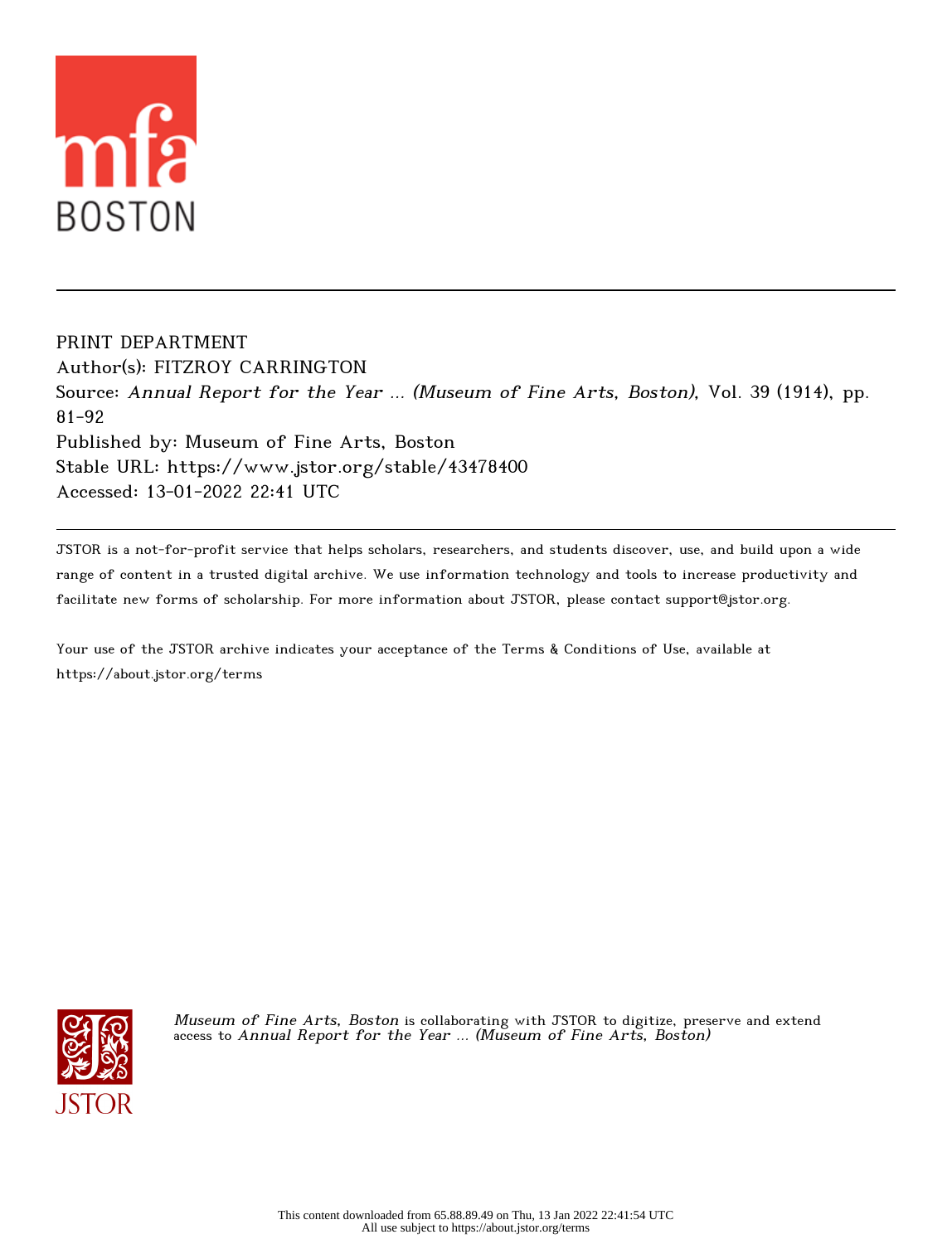## PRINT DEPARTMENT

To the Director of the Museum :

 $Sir, -I$  have the honor to submit to you the twentyeighth annual report of the Print Department.

# ACQUISITIONS

 The acquisitions of the year by purchase number 125, by gift, 537, including 92 photographs and three water colors from Miss Bullard for the Bullard Collection. Reference works and illustrated books to the number of 134 have been purchased from a gift by Mr. Alexander Cochrane. The complete list follows :

# PURCHASES

- W. NICHOLSON. Twelve portraits; Characters in Romance (16 portraits); An Alphabet. ALEXANDER COCHRANE FUND. ALEXANDER COCHRANE FUND.
- Anonymous Florentine. Full-page illustration to Dante's In ferno (Edition of Brescia, 1487); full-page illustration to Dante's Purgatorio (Edition of Brescia, 1487).

Duplicate Print Fund.

- ANONYMOUS FLORENTINE (circa 1470). Triumph of Love.
- GIOVANNI BATTISTA PIRANESI. Series of 14 "Carceri" in the very rare, earliest state. STEPHEN BULLARD FUND. STEPHEN BULLARD FUND.
- MARIUS BAUER. Festival Day on the Ganges; Procession of Elephants; Aladdin; On the Throne; Festival Day at Mecca.
- C. H. SHANNON. Mother and Child (lithograph); two illustrations for Daphnis and Chloe (woodcuts).

Meryon. Le Pilote de Tonga; College Henri IV.

Modern Print Fund.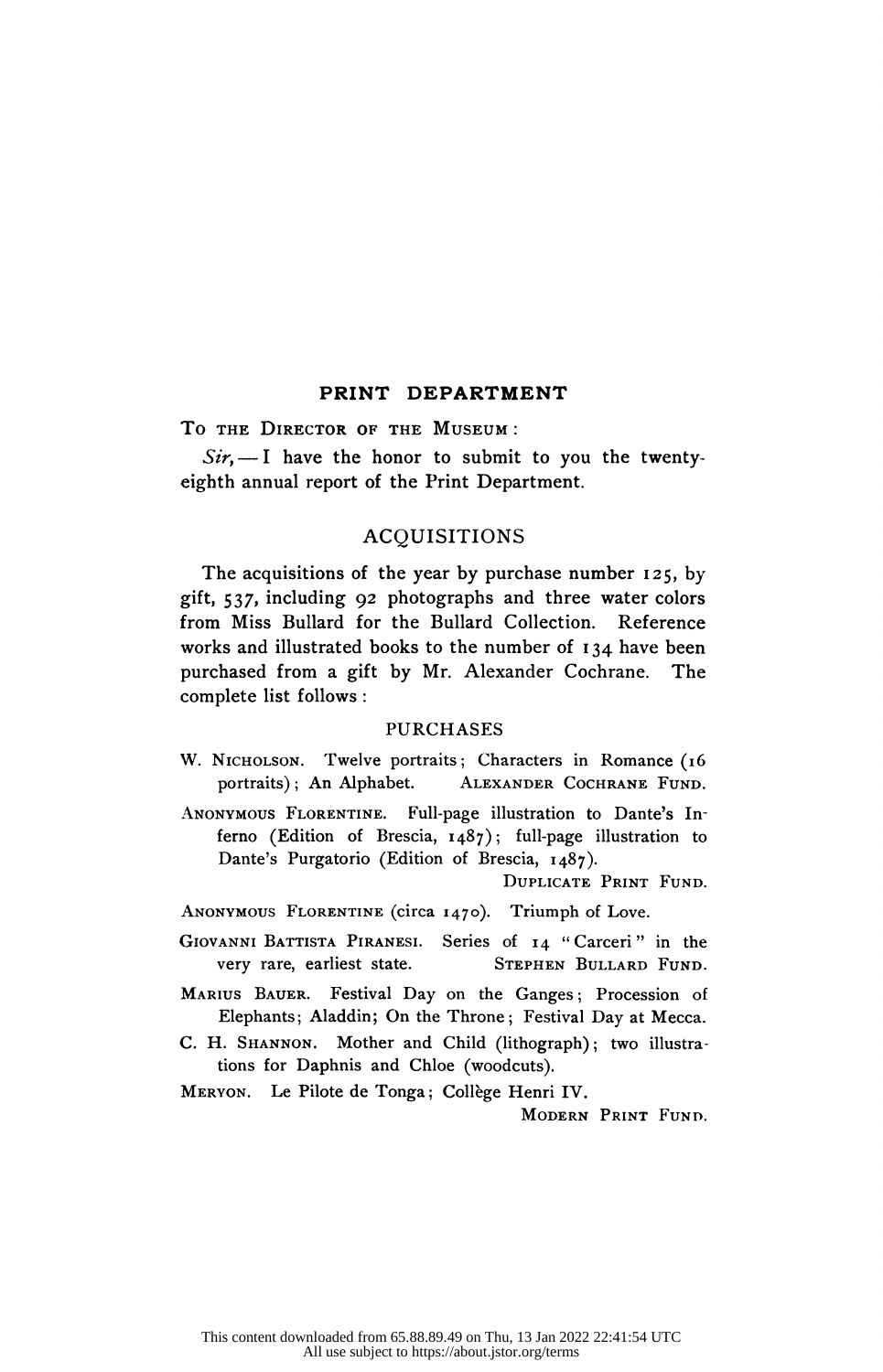- Fantin-Latour. A la Mémoire de R. Schumann ; La Fée des Alpes (ist plate); Siegfried et les Filles du Rhin; Sara la Baigneuse (ist plate); Les Brodeuses (2d plate); Etude pour l'Eve ; Baigneuses (4th plate) ; Scène première du Rheingold.
- Auguste Lepère. Vieilles Maisons à Amiens ; Provins ; L'Église de Jouy-le-Moutier ; Le Chemin ; Fin de Journée.
- J. Beurdeley. Le Pont de Bray; Rideau de Peupliers; Les Enfants, Port de Concarneau.

Mortimer Menpes. An Andalusian Maid.

- William Strang. Samuel Buckley.
- J. André Smith. La Riva ; Il Molo ; Campo Fosca.
- A. Legros. Les Bouleaux ; Bords de la Liane.

A. Zorn. Queen Sophia of Sweden.

Modern Print Fund.

- Woodblock (German, fifteenth century), Wise and Foolish Virgins. One volume Valturius: De re militari (Paris edition, 1534), with woodcut illustrations.
- J. F. Millet. The Watchers (etching); Girl Minding Geese, (dry-point).
- Twenty-five etchings by seventeenth century Dutch etchers (Waterloo, Everdingen, Zeeman, Almeloveen, v. Uden, Bout, etc.).
- K. KOBELL. Coast Scene.
- E. Delacroix. Tigre Royal.
- E. Isabey. Souvenir de Bretagne.
- P. HUET. Calme.
- A. RAFFET. Prise du Fort Mulgrave.
- J. Duver. Apocalypse: The Four Horsemen.

OTIS NORCROSS FUND.

- J. F. MILLET. La Fileuse Auvergnate.
- F. BRACQUEMOND. Triumph of Death.
- A. Steinlen. Misère et Splendeur.

Modern Print Fund.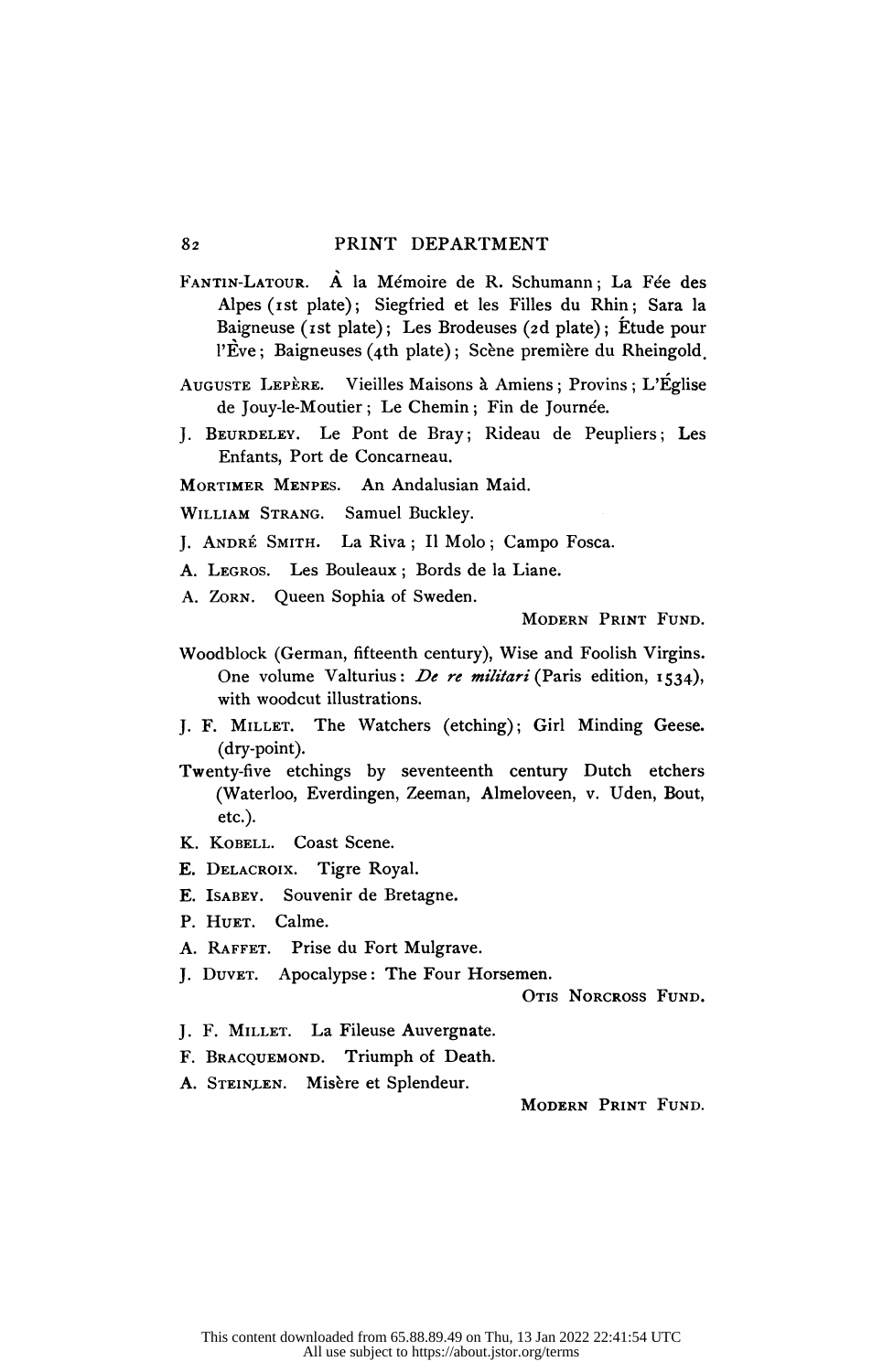A. D. van Angeren. Mooring Post. The River.

F. Gaillard. Möns. Billard, Evêque de Carcassone.

Miss Mary Cassatt. Baby's Bath.

Modern Print Fund.

Collection of 134 illustrated books and works of reference:

- EDMOND BRUWÆRT. Jacques Callot, biographie critique.
- CAMPBELL DODGSON. Exhibition Catalogue of German woodcuts and metal cuts of the fifteenth century, British Museum.
- MEISTER DER GRAPHIK. Six volumes: Goya, Callot, Altdorfer, Master E. S., Piranesi, Nüremberg Little Masters.
- Illustrated books: 109 illustrated books and annuals covering the period of English wood-engraving for book illustration from 1853-1878.
- Paul Heitz. Primitive Holzschnitte, Einzelbilder des XV Jahrhunderts.
- Joseph Pennell. Pictures of the Panama Canal.
- WILLIAM RITTER (illustrated with etchings by M. Bauer). "La Jeunesse Inaltérable et la Vie Éternelle."
- T. Sturge Moore. Altdorfer's Woodcuts.
- M. C. Salaman. Great Painter-Etchers from Rembrandt to Whistler (The Studio, 1914).
- Julius Hofman. Die Kupferstiche des Meisters (P. P. mit der  $Schlinge) = P$ . P. with the Loop.
- W. ROTHENSTEIN. Goya Modern Etching and Engraving.
- VALENTIN SCHERER. Albrecht Dürer Klassiker der Kunst, Vol. 4, 3d Edition.
- CHARLES HOLME (Editor). Modern Etching and Engraving. Special number of *The Studio* for 1902.
- Albrecht Dürer's Randzeichnungen aus dem Gebetbuche Kaisers Maximilian I. Munich, 1845.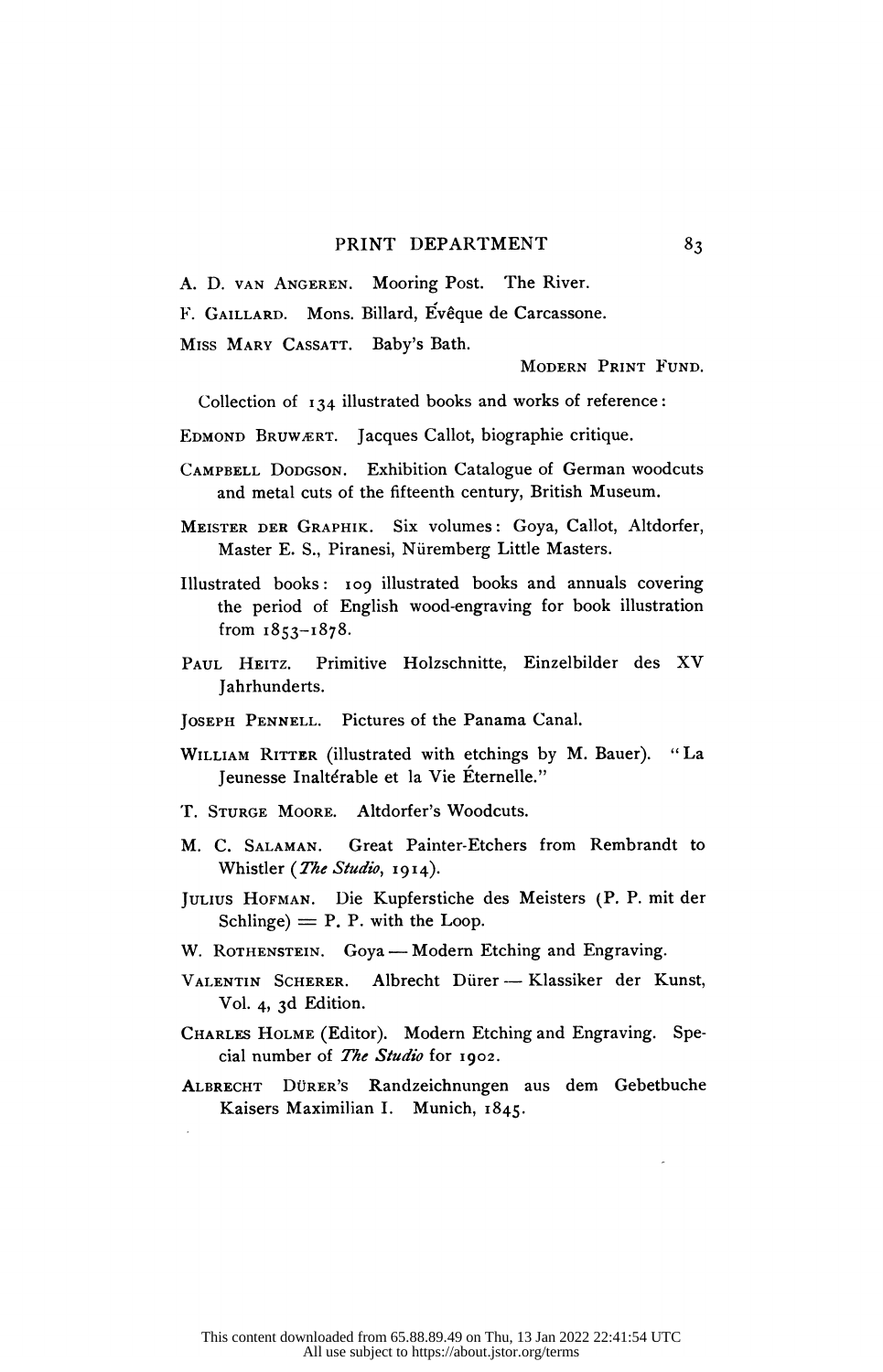- FITZROY CARRINGTON (Editor). "Prints and Their Makers." Illustrated.
- CHARLES HOLME (Editor). English Water Color (32 color fac similes ; text by Charles Holme and F. Wedmore ; extra pub lication of The International Studio, 1902).
- J. Ph. van der Kellen. Michel Le Bion (1587-1656) Cata logue and 164 reproductions of his engraved work. Purchased from a Gift by Alexander Cochrane.

## **GIFTS**

THE KEPPEL MEMORIAL PRINTS (74 in number). Portrait of P. G. Hamerton, lithograph, by Wickenden. Portrait of a Young Lady, dry-point, by Mary Cassatt. Paul Helleu by Boldini (facsimile). Flying Duck, by Bracquemond (proof). Félix Buhot, two proofs of the portrait of his child. Félix Buhot, two proofs of title-pages. Fantin-Latour, proof of lithographic title-page. Charles Storm van Gravesande, two landscapes, proofs. Otto H. Bacher, proofs of two Venetian subjects. Norbert Goeneutte, four proofs. Th. Chauvel, two proofs of lithographs. (All presentation proofs to Mr. Keppel.) Fifteen proofs of etchings by Jules Jacquemart. One monotype by Charles S. Pierce. Pius IX, published state, by F. Gaillard. Five progressive proofs of a Rajon portrait of a girl. Portrait of J. S. Mill by Rajon. Sea-gulls by Bracquemond. Photograph after Droeshouťs Shakespeare. Van Schuppen (1), C. Visscher (1), Morghen (1), Mercuri (1), Bartolozzi (4), Geddes (1), Will Rothenstein (1), Raffet (2), C. W. Cope  $(r)$ , and  $r$  copies or counterfeits of prints. Engraving on wood, Society of American Wood-engravers, New York, 1887. Folio vol., plates and some text.

Plate from Klinger's series, " Eva und die Zukunft."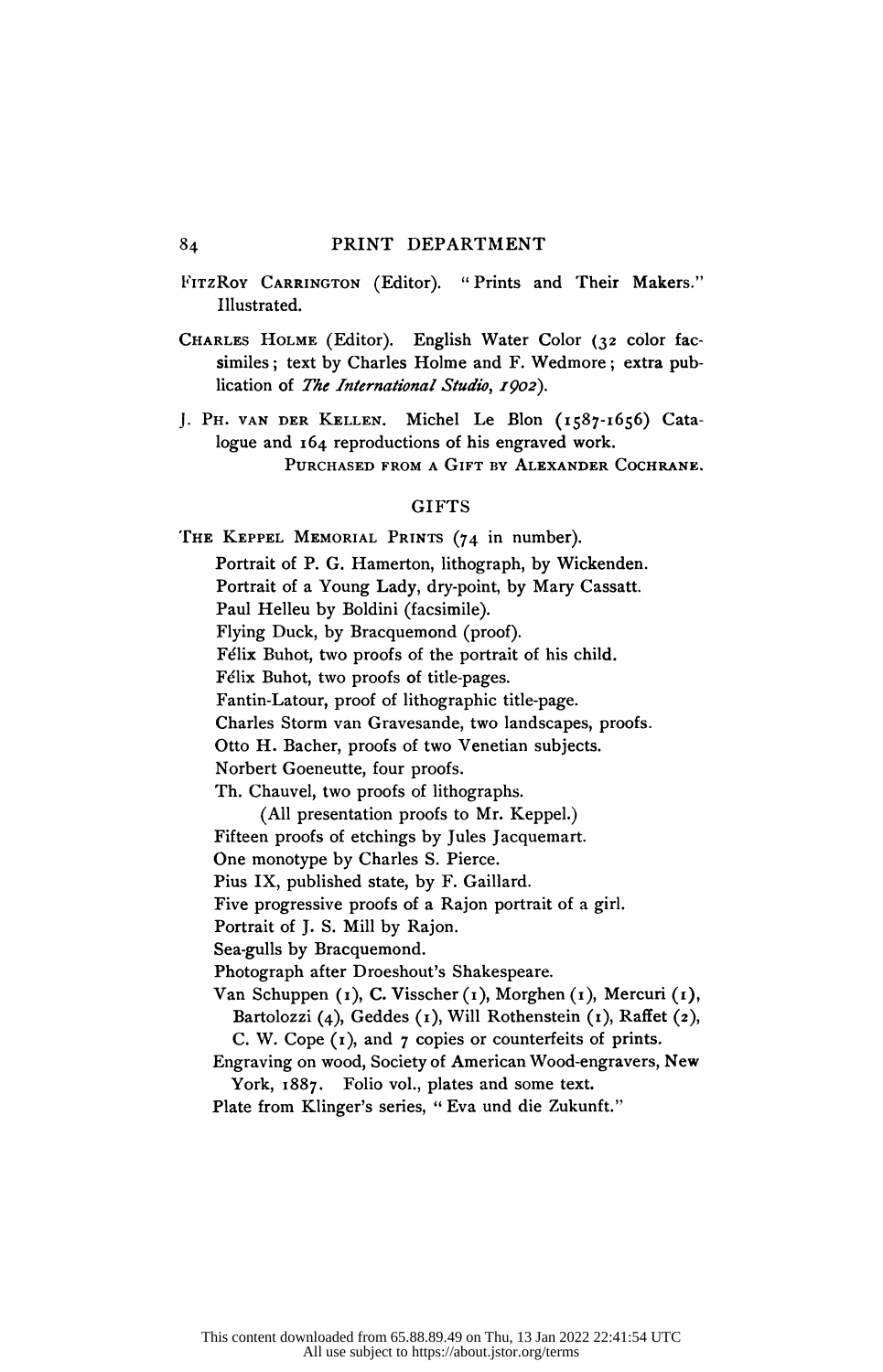One pen drawing by William Blake, " David and Goliath." Six pen tracings for etchings, by Evert van Muyden. Hector Janin, portrait in crayons, by Paul Rajon. Young Lady Sewing, pencil drawing, by Rajon.

 (The last-named drawings and tracings are given on con dition that they form part of the Frederick Keppel Memorial, and are kept with the prints of Blake, van Muyden, and Rajon in the Print Department.)

David Keppel

 View of Old West Church, wood-engraving, by R. Ruzicka. Shakespeare's " Seven Ages," etchings, by Maclise.

Anonymous Donor.

One book-plate by Timothy Cole. HERMAN T. RADIN. Portrait of Antoine Vitré, engraved by Morin.

HORATIO G. CURTIS.

 Copy of Diirer's " Melancholia," by Jan Wierix. Winter street scene, lithograph, by Lacoste.

" Grolier at the House of Aldus," by Flameng.

William M. Bullivant.

Two book-plates. HARTFORD STATE LIBRARY.

A view of Rochebonne.

Sistine Madonna (lithograph).

Mrs. Wm. P. P. Longfellow.

One book-plate. W. S. APPLETON.

- Two preliminary etchings and three published state impressions of subjects in " Views in Sussex," by J. M. W. Turner.
- " Dover" and " Scarborough," from " Ports of England," the latter a proof.

 " Tintagel Castle," proof from " Southern Coast," by J. M. W. Turner.

" Newark Castle," from "Scott's Poetical Works" (preliminary etching), and one other.

Dr. Denman W. Ross.

HANS SEBALD BEHAM. The Twelve Apostles, complete series; a set of impressions and the twelve original copper plates (twenty-four pieces). [OHN WOODBURY. (twenty-four pieces).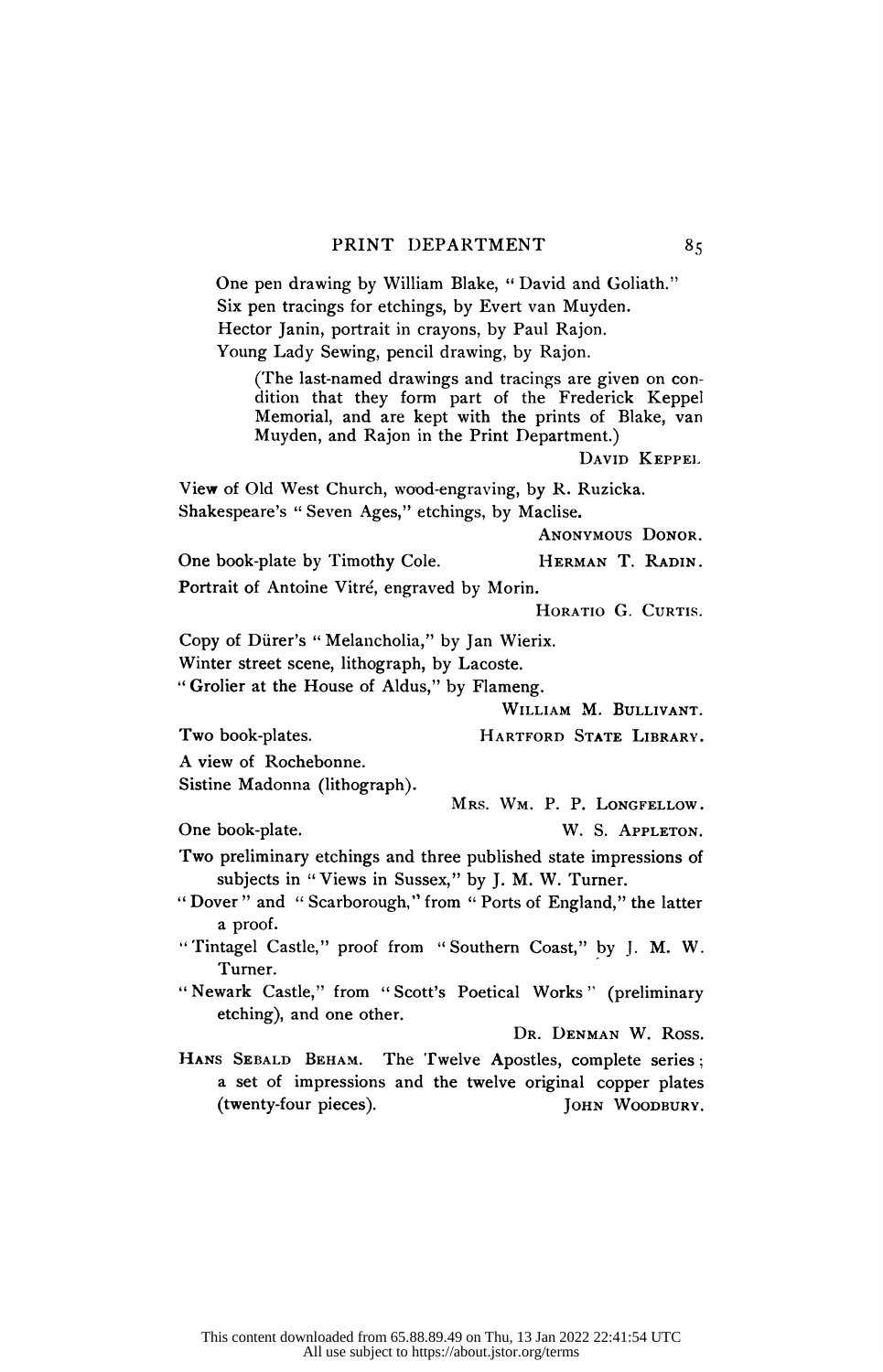Copper plate of "The Riva " (cancelled). J. ANDRÉ SMITH.<br>Two portraits in drv-point by the donor. FRANCIS MELVILLE. Two portraits in dry-point by the donor. Prestel Society Publication for the year 1913 (reproductions of drawings by old masters). PAUL J. SACHS. drawings by old masters). Two hundred and four illustrations, etched by Daniel Chodowiecki. ATHERTON CURTIS. " Market Place, Beauvais " (destroyed copper-plate of Pennelli etching). David Keppel. Timothy Cole. " La Maternite," after E. Carrière (signed India proof) ; Madonna Enthroned, three proofs. Miss Mary L. Macomber. SIDNEY L. SMITH. Ex-dono. Edward Henry Hale, S. T. D. Dr. Samuel A. Green. E. GREATOREX. Old New York from the Battery. J. H. Hill. Picturesque views of American Scenery. A. W. LONGFELLOW. W. E. MARSHALL. H. W. Longfellow. GEORGE A. GODDARD. D. Y. CAMERON. King's Chapel. E. P. MERRITT. Book-plate. W. C. BAMBURGH.

F. Gaillard. Sœur Rosalie.

 Miss Katherine and Miss Ellen Bullard. Ninety-two photographs of drawings by J. M. W. Turner, made for " Liber Studiořum " from the originals in the National Gallery of British Art and in the British Museum, London.

 Three water-color drawings after sketches by J. M. W. Turner, by William Ward.

 Forty-five aquatint etchings by Francisco Goya, from the series of Caprichos and Proverbios. Impressions of unusual beauty.

Miss Katherine Bullard.

 Queen Victoria, woodcut by W. Nicholson (6 pieces), and five lithographic portraits after woodcuts by Nicholson.

GAVARNI. Fifty lithographs of the series " Masques et Visages." HORATIO G. CURTIS.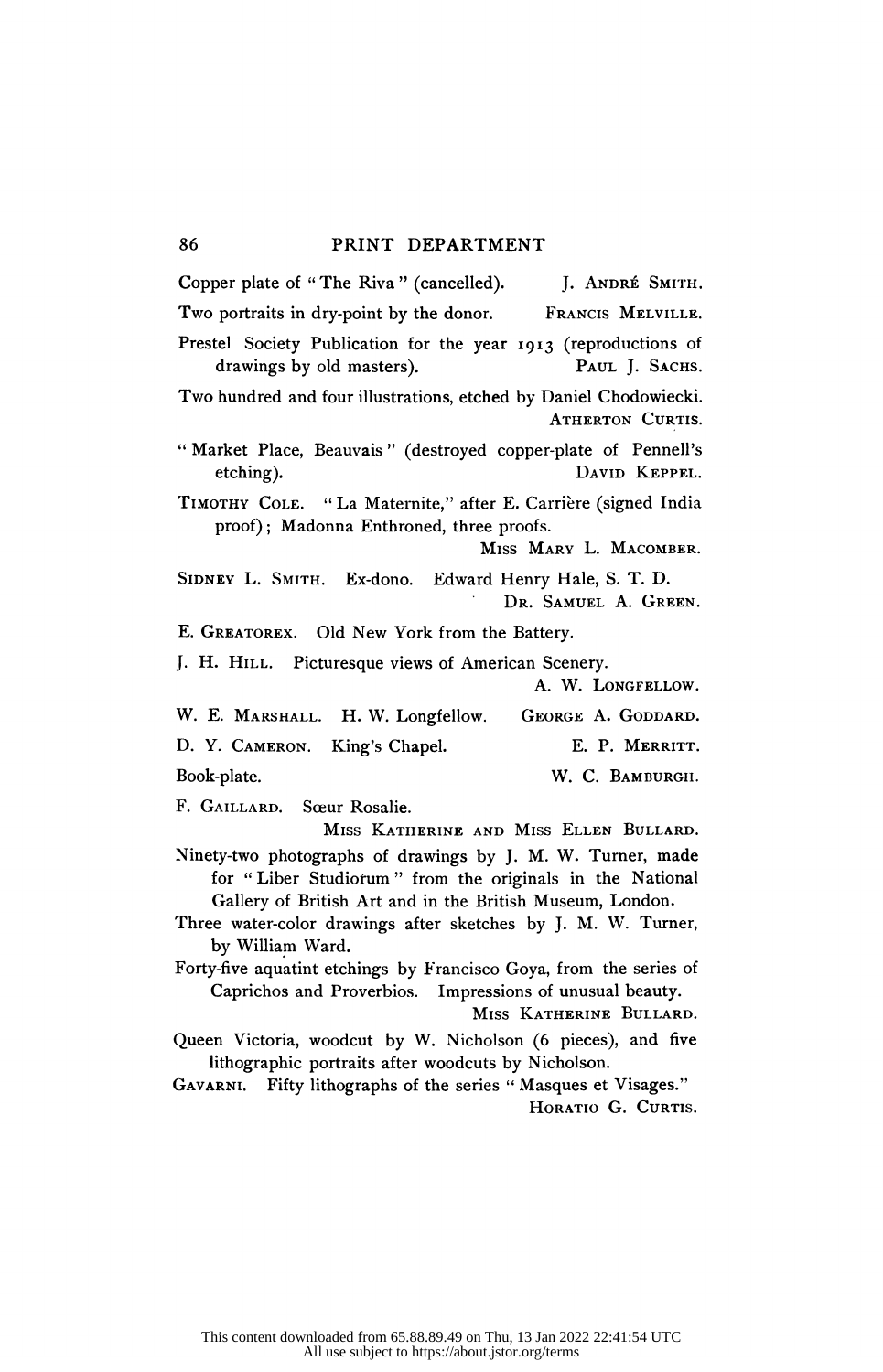MARIANO FORTUNY. Arab Watching by His Dead Friend (etch-<br>ing): Dead Kabyl (etching). AUGUSTUS HEMENWAY. ing); Dead Kabyl (etching).

William Blake. Card or book-plate of Mr. Cumberland.

Andrew Adams, Oaku, Hawaii.

 Engraving by Dom. Chiossona, after Fra Angelico. Mrs. Wm. P. P. Longfellow.

The gifts include also the following books :  $-$ 

 Catalogue of the etched work of Evert van Muyden (illustrated with original etchings by van Muyden).

Japanese color prints — tools and materials illustrating the Japanese<br>method of color printing. MISS LUCY S. CONANT. method of color printing.

# LOANS

Five framed engravings. Lent by ARTHUR H. SARGENT. Bronze statuette, "A Laborer," by Mahonri Young (decorating a case in the Print Study). Lent by the ARTIST. case in the Print Study).

# DEPARTMENT WORK

#### ATTENDANCE.

| Bronze statuette, "A Laborer," by Mahonri Young (decorating a                                                    |
|------------------------------------------------------------------------------------------------------------------|
| case in the Print Study).<br>Lent by the ARTIST.                                                                 |
| DEPARTMENT WORK                                                                                                  |
| ATTENDANCE.                                                                                                      |
| $1914$ and $2,340$<br>(Department closed to the public since August, pending<br>opening of Evans Memorial Wing.) |
| 1912 and $1,230$                                                                                                 |
| EXHIBITIONS.                                                                                                     |
| December 4, 1913-January 15, 1914. Part I of a selection<br>of prints from Recent Accessions.                    |
| January 20-March 23. Part II of a selection of prints from                                                       |
| Recent Accessions.                                                                                               |

- March  $25 August\ 1$ . A selection of over two hundred prints from the "Liber Studiorum" (Bullard Bequest).
- Exhibitions now arranged, awaiting the opening of the Evans Memorial Galleries, are as follows :

 Corridor. Etchings, Lithographs, and Woodcuts by French and German artists. (In color.)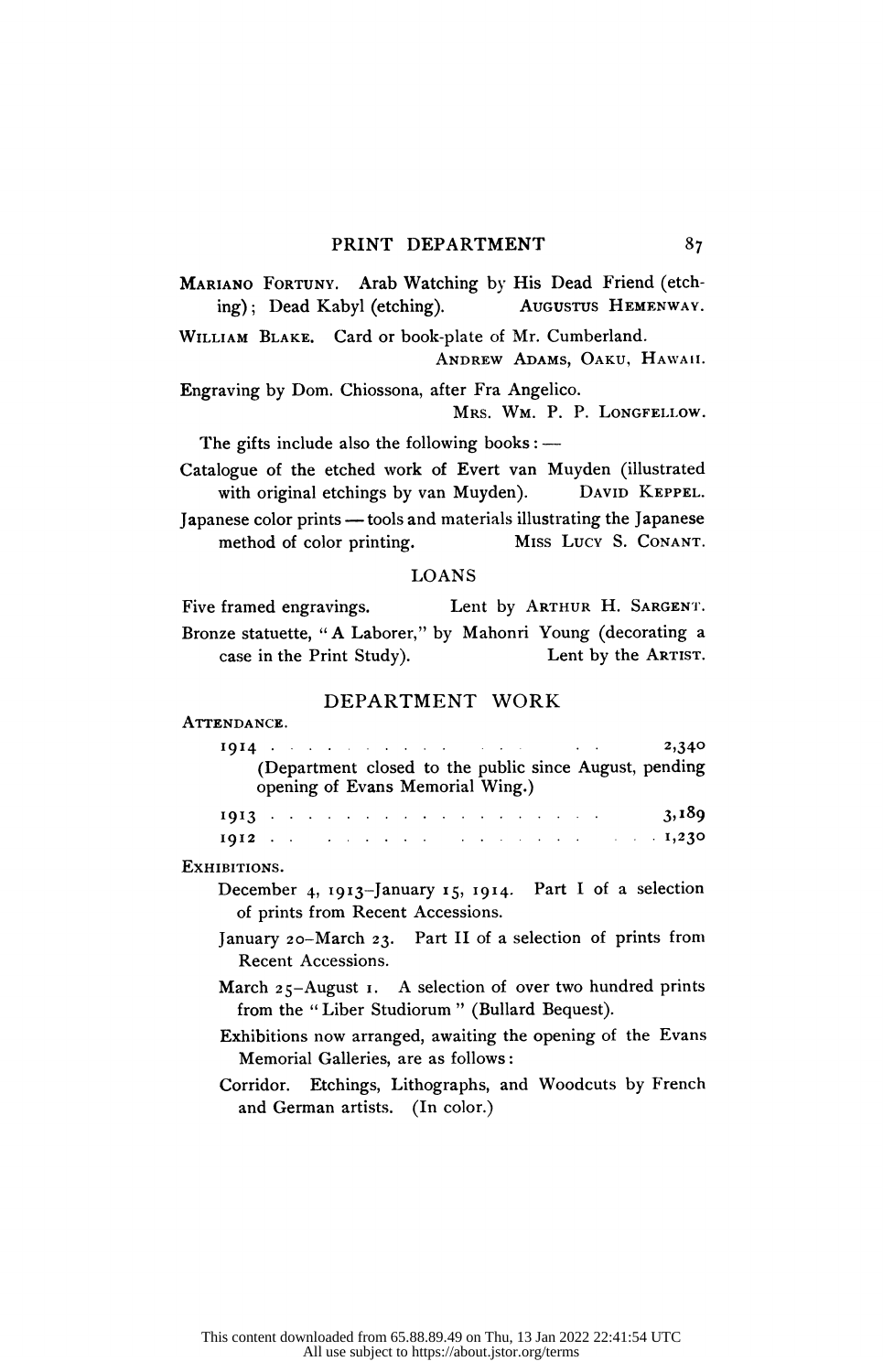Room 1. " The Best Portraits in Engraving," a selection from the Charles Sumner Bequest (1874), with additions from other collections in the Department of Prints.<br>Room 2. Charles Mervon. Etchings of Paris.

Room 2. Charles Meryon, Etchings of Paris.<br>Room 3. A Selection from the "Liber Studio

- A Selection from the "Liber Studiorum" (Bullard Bequest).
- Room 4. Dürer Woodcuts (Apocalypse, Great Passion, Life of the Virgin, etc.). (Bullard Bequest.)

Room 5. Engravings by Martin Schongauer.

Room 6. Etchings by contemporary artists.

 Room 7. "The Men of 1830" (Corot, Millet, Jacque, Daubigny, Appian, Buhot, etc.).

LOAN EXHIBITIONS.

- On February  $13$  a loan exhibition of twenty-five etchings by modern French masters, all from the Frederick Keppel<br>Memorial was sent to Bates College. Lewiston Me. This Memorial, was sent to Bates College, Lewiston, Me. exhibition was returned on March 5.
- On March 9 an exhibition of fifty-eight prints in color, inter-<br>esting to children, was sent to the South Bay Union. These esting to children, was sent to the South Bay Union. pictures have been exhibited in a number of settlements, their itinerary being arranged by the Boston Social Union.

WORK ON THE COLLECTION.

## Engravers' Catalogue

| Prints catalogued in $1914$ .                |       |        | TOTAL.                                                                    |
|----------------------------------------------|-------|--------|---------------------------------------------------------------------------|
| Museum collection and all                    |       |        |                                                                           |
| Fogg Art Museum<br>Cards duplicated in 1914. | 351   |        | $\left\{\n\begin{array}{c}\n10,272 \\ 10,623\n\end{array}\n\right\}$      |
| Museum collection and the Museum collection  |       |        | $\left\{\n \begin{array}{c}\n 11,327 \\  13,835\n \end{array}\n \right\}$ |
| Fogg Art Museum                              | 2,508 |        |                                                                           |
| Guide cards written in 1914.                 |       |        |                                                                           |
| Fogg Art Museum                              | 799   |        | 799                                                                       |
| Respective totals Fogg Art                   |       |        |                                                                           |
| Museum and Museum Fine                       |       |        |                                                                           |
| Arts                                         | 3,658 | 21,599 |                                                                           |
| Total of cards in 1914                       |       |        | 25,257                                                                    |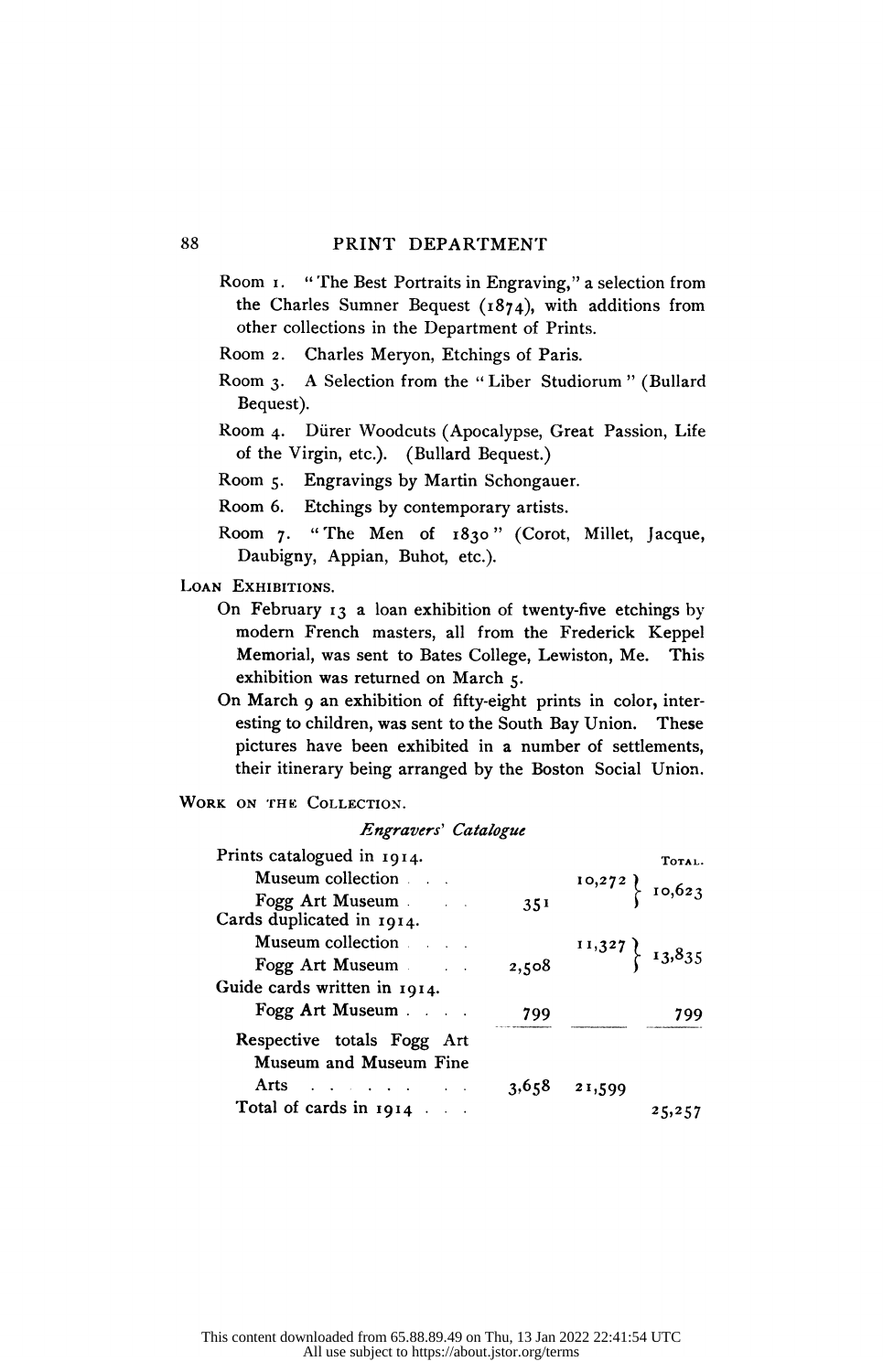#### PRINT DEPARTMENT 89

## Review of Progress since July, 1913

| Total prints catalogued, Museum and Fogg Art Museum, 33,436                             |
|-----------------------------------------------------------------------------------------|
| " cards duplicated, " " " " " "<br>35,184                                               |
| " guide cards for Fogg Art Museum 1,799                                                 |
| Grand total of cards to date for Engravers'<br>Catalogue, Museum Fine Arts and Fogg Art |
| <b>Museum</b> 70,419                                                                    |
|                                                                                         |

# Mounting

Prints and facsimiles of prints mounted, 3,368.

## Bullard Collection

 The catalogue of the Bullard Collection of " Liber Studiorum " is completely finished and ready for the printer. Illustra tions are now being made.

# Conferences and Talks.

 The following conferences and talks have been given by the Curator :

 February 11. Care and Mounting of Prints. Wellesley Students, attendance, 3.

 February 12. Care and Mounting of Prints. Simmons College Students, attendance, 34.

# Mrs. Russell's Group

March 4, Jacque (16); March 11, Daubigny (11); March 18, Meryon (11); March 25, Millet (12); April 1, Lalanne (11); April 8, Buhot  $(15)$ . Total attendance, 76.

# Mrs. Lamb's Group

March 24, Jacque  $(15)$ ; March 31, Meryon  $(7)$ ; April 7, Millet (10); April 14, Lalanne (9). Total attendance, 41.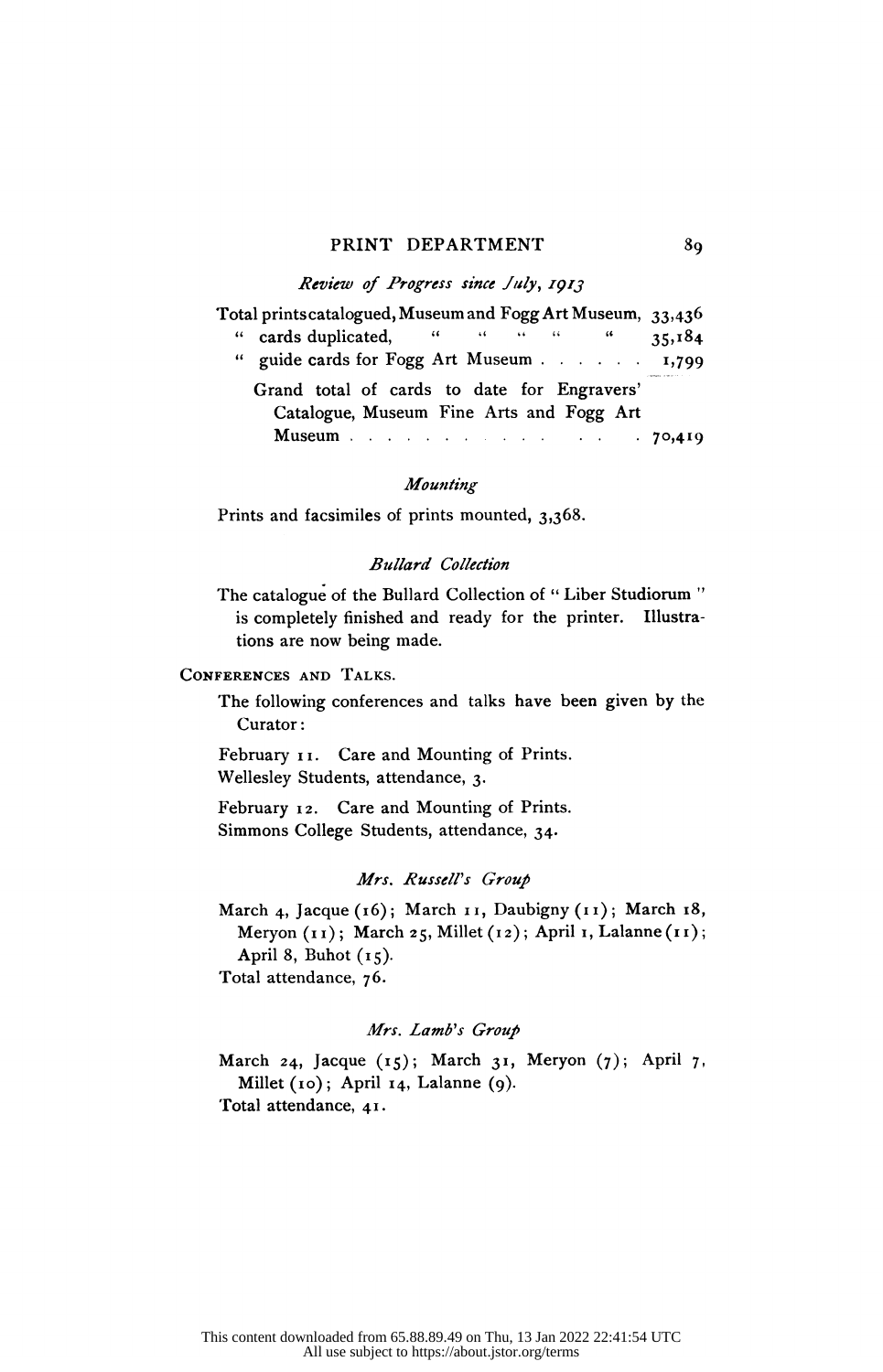## Mrs. Tilton's Group

November 11, Jacque  $(15)$ ; November 18, Daubigny  $(15)$ ; November 25, Millet (14); December 2, " Making of Etch ings" (Mr. Richter)  $(14)$ ; December 9, Meryon  $(13)$ ; December 16, Buhot  $(15)$ . Total attendance, 86.

Thursday Conferences.

March 5, Jacque (32); March 12, Daubigny (39); March 19, Meryon  $(29)$ ; March 26, Millet  $(41)$ ; April 2, Lalanne  $(23)$ ; April 9, Buhot  $(36)$ .

Total attendance, 200.

- On October 30 Mr. E. H. Richter's talk, with practical demonstration, on " How Etchings Are Made," to Harvard students (6).
- Total attendance for conferences and talks, 446.

 A course of lectures on the History and Principles of En graving was given by the Curator during the first half-year at Harvard on Monday, Wednesday and Friday mornings. The students visited the Museum twice each week for fur ther study of the engravings, etchings and facsimiles in the Department of Prints.

#### Equipment.

 Twelve oak cases, to hold 14 x 18 prints, have been re modelled, and the necessary boxes (216) provided. Two oak bookcases have been built ; 4 oak cases, to hold 30 x 40 prints, have been built ; 6 sections of painted wooden shelves (without doors), holding a total of  $144$  (old)  $14 \times 18$ boxes, have been built. Frames made: 200  $14 \times 18$ ; 75 22 x 28; 50 16 x 21 $\frac{1}{2}$ ; 20 17 $\frac{1}{2}$  x 24. Fourteen frames  $(28 \times 34)$  have been made for the Piranesi " Prisons."

## STAFF.

 On March 2 Miss Chamberlin returned to the Department and on June 1 retired.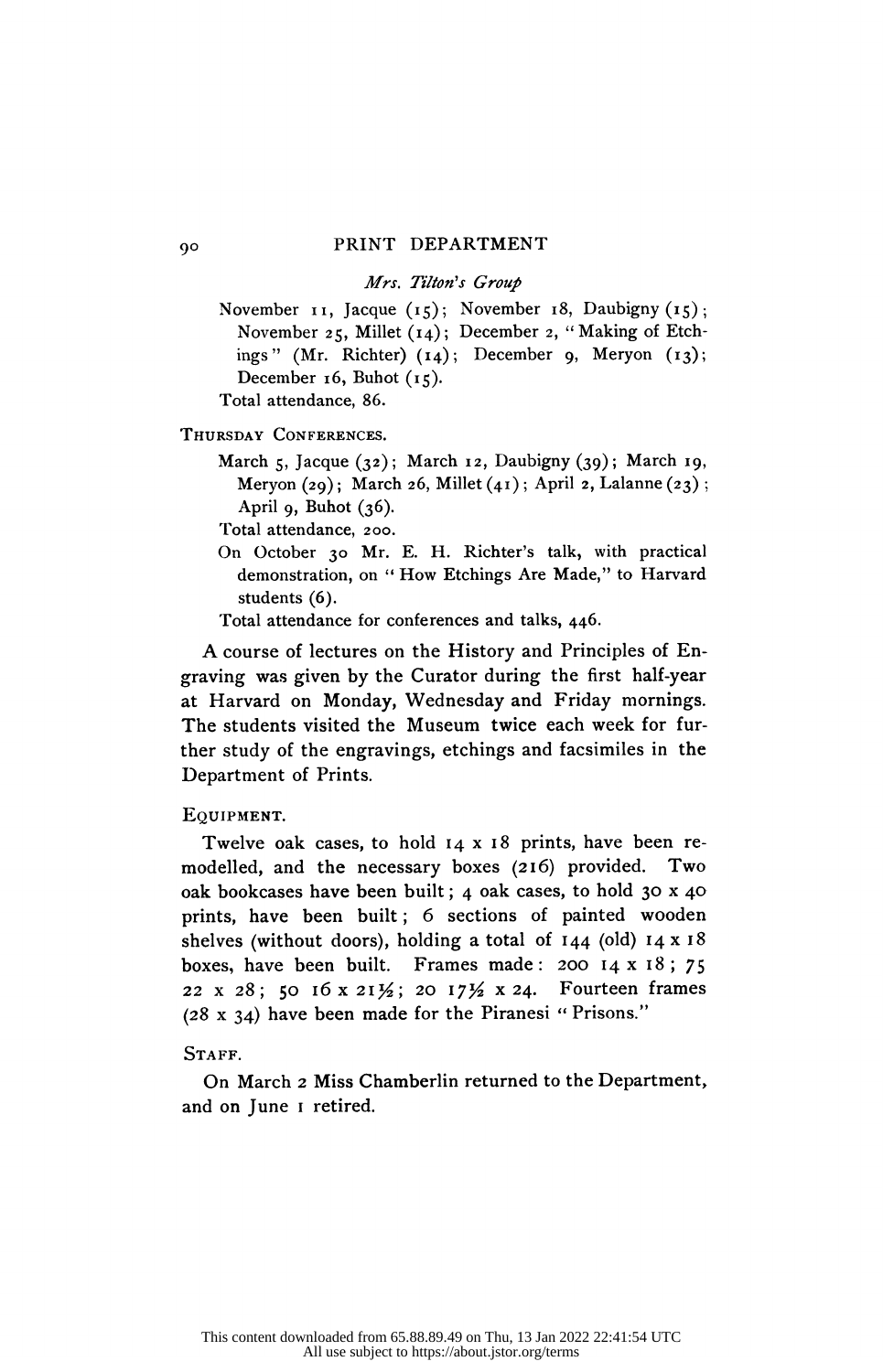On March 23 Miss Murphy was added to the staff.

On April i Miss Barkhouse left the Department.

 On April 25 the Curator left for study in Europe, return ing on August 4.

 On May 30 Mr. Richter broke his leg and was unable to take up his duties at the Department until August 10.

General.

 On January 2 the collection of prints belonging to the Fogg Art Museum, which had been stored in this depart ment, was returned.

 On January 6 a meeting of the Visiting Committee, Mr. George Peabody Gardner, Chairman, was held in the Study Room of the Print Department.

 On March 12 Mr. Elliott gave a talk to his class, number ing thirty-nine, on " Early Illustrated Books and Maps."

 On March 24 there was a private view of the Turner " Liber Studiorum " from the Francis Bullard Bequest. Invitations were sent out by the Visiting Committee ; forty-one persons were present, including Mr. Gardiner M. Lane.

 Arrangements were made with Houghton Mifflin Com pany to act as publishing agents of The Print Collector's Quarterly for the Museum of Fine Arts. The February, April, October and December issues of The Print Collector's Quarterly have been published. Material for the February and April, 1915, issues (text and illustration) is well in hand, and several articles have been commissioned for the October issue.

The Print Collector's Booklets (first series, six booklets) have been published for the Museum by Houghton Mifflin Company.

 On October 23 Mr. Richter's book, "Prints: their Tech nique and History," was published by Houghton Mifflin Company.